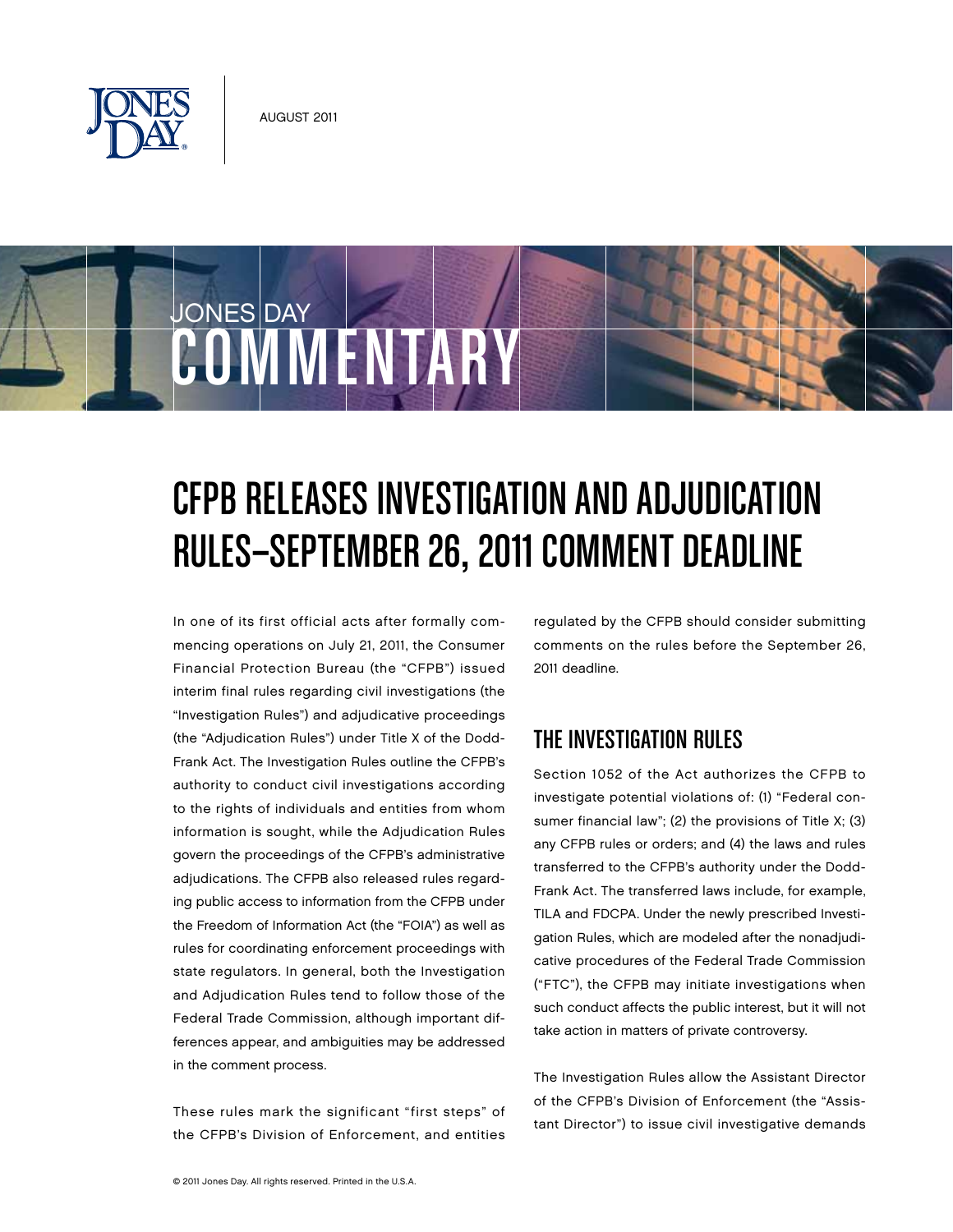("CIDs") for documentary material, tangible things, written reports or answers to questions, and oral testimony. Within 20 days, persons receiving a CID may petition the Executive Secretary of the CFPB, with a copy to the Assistant Director, for an order modifying or setting aside the demand. If an agreement cannot be reached, either the CFPB's General Counsel or the Assistant Director may seek to enforce a CID in federal district court. The Investigation Rules also permit the Assistant Director to petition a federal district court for enforcement of the CID or seek civil contempt or other relief in cases where a court order enforcing the CID has been violated. Hearings conducted regarding a CID will not be open to the public.

Persons under investigation and compelled to produce documents or testimony pursuant to a CID shall be advised of the conduct being investigated and the applicable provisions of law. The Assistant Director is authorized to request approval from the U.S. Attorney General to issue subpoenas for the production of materials or testimony, as well as grant immunity in exchange for such production. With regard to information protected by the attorney-client privilege or other privileges, the Investigation Rules allow a person to withhold material or testimony on such grounds, but the CFPB may request a description of the materials withheld and the specific grounds for claiming privilege.

The Investigation Rules also provide protection for inadvertently disclosed privileged information. The disclosure of privileged or protected information shall not operate as a waiver if: (1) the disclosure was inadvertent; (2) the holder of the privilege or protection took reasonable steps to prevent disclosure; and (3) the holder promptly took reasonable steps to rectify the error, including notifying a CFPB investigator of the claim and the basis for it. Once notified, the CFPB must promptly return, sequester, or destroy the specified information and any copies, and it must not use or disclose the information until the claim is resolved.

Any witness compelled to appear in person may be accompanied, represented, and advised by counsel. After producing materials or testimony, the Investigation Rules permit the producing party to retain or request a copy of the materials or a transcript. However, the CFPB may deny such requests for good cause and limit the witness to inspection of the

official transcript of the testimony. A witness will have an opportunity to read the transcript of his or her testimony, and any changes that the witness wishes to make shall be entered and identified upon the transcript with a statement of the reasons given by the witness.

If the civil investigation indicates that an enforcement action is warranted, further proceedings may be instituted in federal or state court, or may be referred to other federal, state, or foreign governmental agencies. If the investigation indicates that no enforcement action is necessary, the investigation will be closed, but the matter may be further investigated at any time if circumstances so warrant.

## Comparison of the Investigation Rules to FTC's Rules

The Investigation Rules closely follow the FTC's rules governing nonadjudicative procedures. However, unlike the FTC's rules, the Investigation Rules do not clearly indicate how the CFPB may be asked to initiate an investigation. Also, compared to the FTC rules, the Investigation Rules offer more protection of the respondents' information by explicitly protecting against the accidental disclosure of privileged information and providing the confidential treatment of materials demanded by CFPB investigations.

### Rules for Adjudication Proceedings

Section 1053 of the Act authorizes the CFPB to use administrative adjudications to ensure or enforce compliance with the Act and other federal laws or regulations within the CFPB's jurisdiction. The CFPB modeled the Adjudication Rules after the uniform rules and procedures for administrative hearings adopted by the prudential regulators pursuant to the Financial Institutions Reform, Recovery, and Enforcement Act of 1989, the FTC's Rules of Practice for Adjudicative Proceedings, and the SEC's Rules of Practice. The Adjudication Rules do not, however, apply to temporary ceaseand-desist orders, which are governed by Section 1053(c) of the Act. The CFPB intends the Adjudication Rules to simultaneously provide for expeditious resolution of claims and ensure the fairness of hearings. Parties may seek a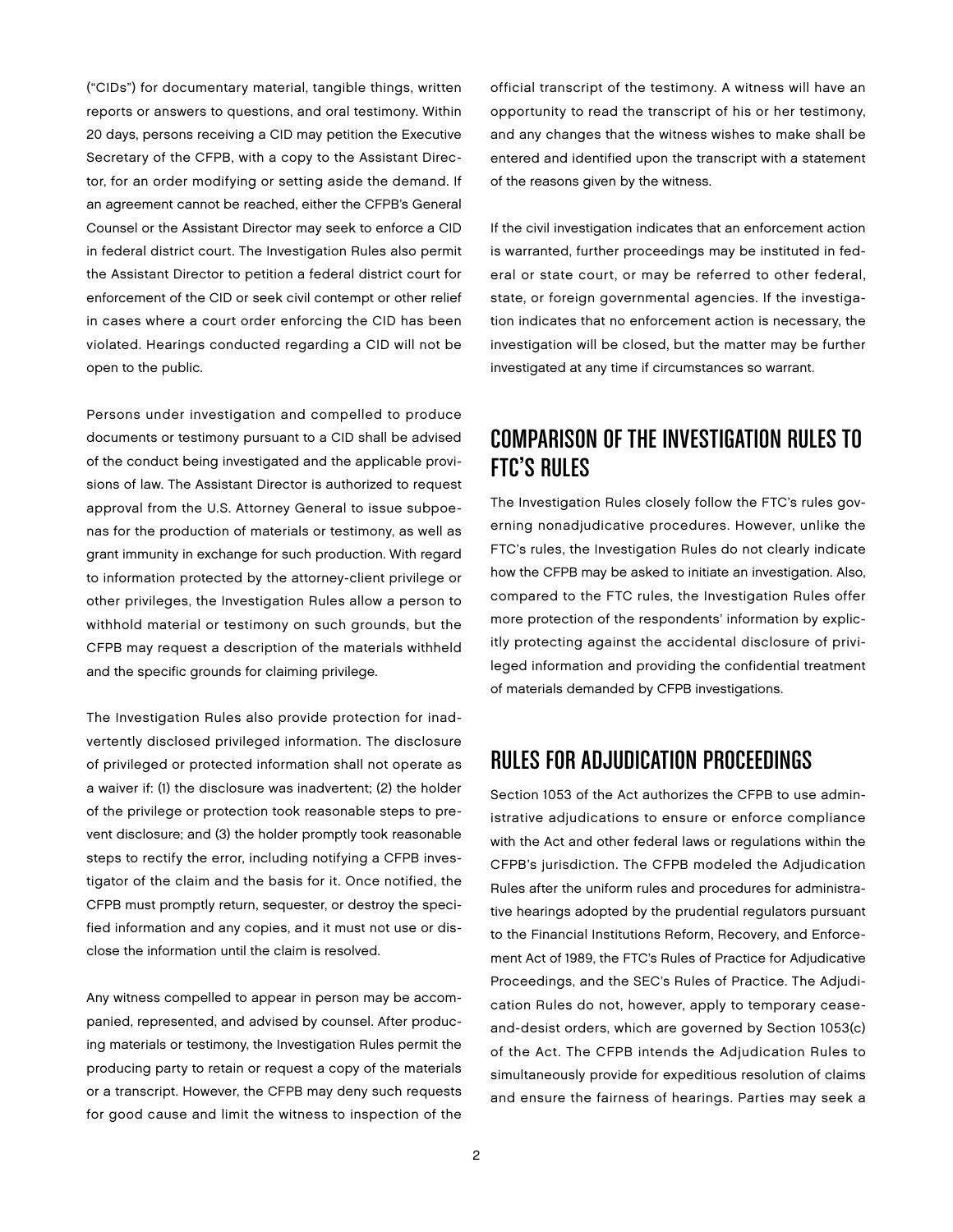protective order shielding confidential information, and they may make offers of settlement at any time.

Under the Adjudication Rules, respondents in all cases are required to file an answer. The CFPB's hearing officer has 300 days, beginning with the service of the notice of charges, to issue a recommended decision. Extension of the 300-day deadline is permitted, but the CFPB intends to grant such extensions only in rare circumstances. Hearings under the Adjudication Rules will be presumptively public, and failure to appear may constitute a waiver of rights and be deemed an admission of the facts alleged. The hearing officer is required to make a recommended decision no later than 90 days after the deadline for filing post-hearing responsive briefs and no later than the aforementioned 300-day deadline.

The recommended decision may be appealed within 10 days, or the CFPB's Director may order additional briefing. The Adjudication Rules require the Director to notify the parties that the case has been submitted for final CFPB decision at the expiration of the time permitted for filing reply briefs with the Director and to issue a final decision within 90 days of such notice. Parties may file petitions for reconsideration within 14 days of the final decision, which would otherwise become effective 30 days after service. Any party subject to a final order, other than a consent order, may apply to the Director for a stay of all or part of the order pending judicial review within 30 days of the service of the final order.

The Adjudication Rules require the Division of Enforcement to provide any party in an adjudication proceeding with access to documents obtained by the Division of Enforcement from persons not employed by the CFPB in connection with the adjudication proceeding, as long as the material is not privileged or otherwise protected from disclosure, such as the work product of the CFPB or the identity of confidential sources. The disclosure requirement, however, applies only to documents obtained by the Division of Enforcement and not to documents located only in the files of the other divisions or offices of the CFPB. Respondents may also request access to witness statements. The Adjudication Rules provide for the deposition of witnesses unavailable

for the hearing, subpoenas for the production of documents, and expert discovery. However, to ensure expeditious and efficient proceedings, prehearing interrogatories and depositions are not allowed.

#### Coordination with State Officials and FOIA

The CFPB also issued an interim final rule, with request for public comment, by which state officials notify the CFPB of actions or proceedings undertaken by their respective states to enforce the Act or its regulations (the "State Official Notification Rules"). According to the State Official Notification Rules, state officials must adhere to procedures for the timing and content of the notice required to be given to the CFPB. Upon receipt of such notice, the CFPB may elect to participate "as appropriate" in an action brought by state officials. The interim rules do not indicate any criteria by which the CFPB will determine whether intervention is appropriate. The State Official Notification Rules clearly specify that the notice provisions "do not create any procedural or substantive rights" for parties litigating against the United States or any state under the Act.

With regard to requests for information under the FOIA, the CFPB opted not to provide a detailed analysis of its rules because "CFPB's FOIA regulations track the statute itself and set forth requirements and procedures that are typical of most federal agencies." Indeed, the CFPB's rules on FOIA requests are modeled upon regulations promulgated by the Treasury Department with input from the Department of Justice and National Archives and Records Administration.

#### Conclusion

The Investigation and Adjudication Rules are substantially similar to those used by the FTC and, in some areas, provide additional protection for persons under investigation. However, entities subject to CFPB regulation may wish to seek further clarity on these rules by submitting comments by September 26, 2011. For example, it is uncertain what "appropriate" circumstances would warrant the CFPB becoming involved in actions brought by state officials under the Act.